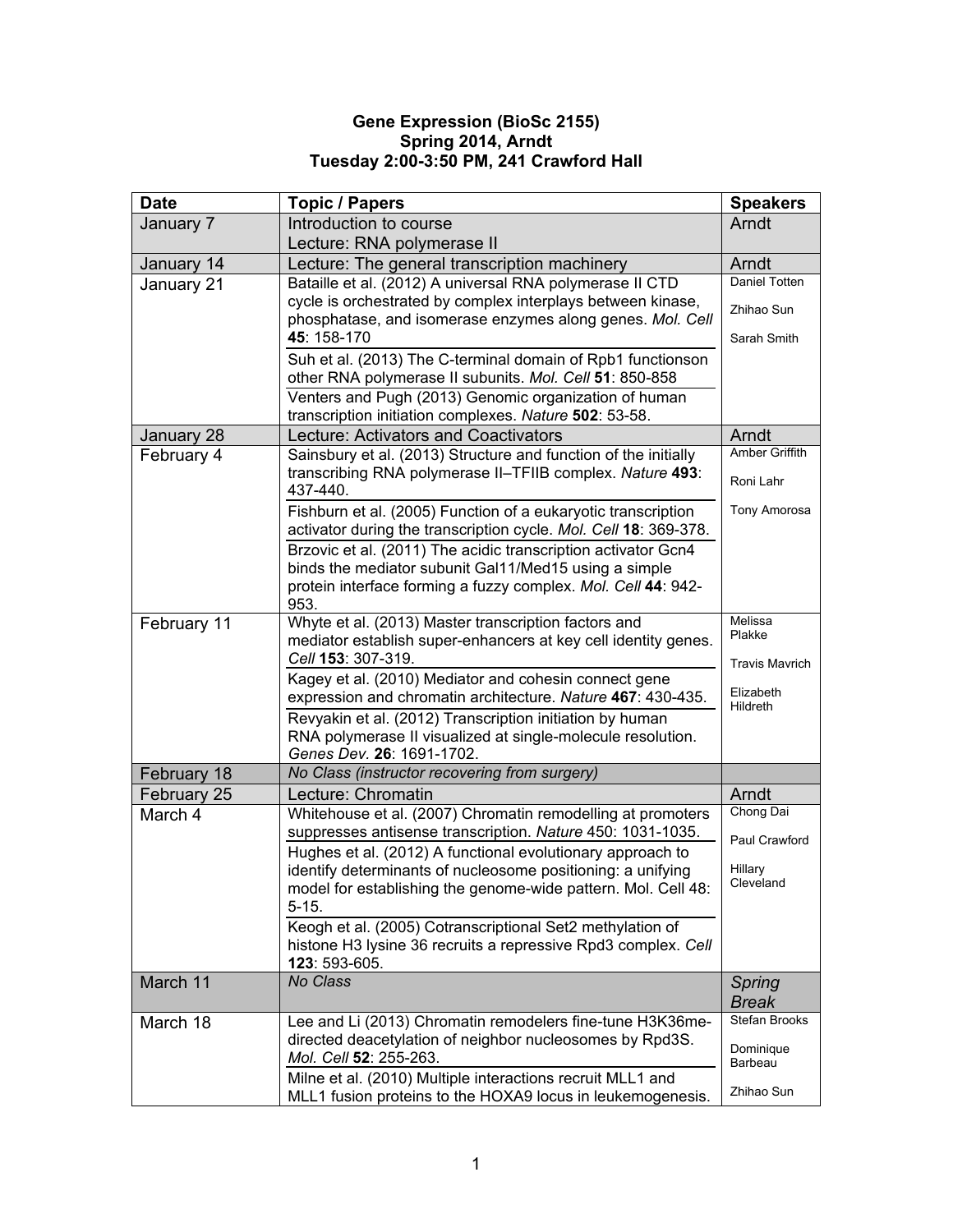|          | Mol. Cell 38: 853-863.                                               |                       |
|----------|----------------------------------------------------------------------|-----------------------|
|          | Wu et al. (2013) ASH2L regulates ubiquitylation signaling to         |                       |
|          | MLL: trans-regulation of H3 K4 methylation                           |                       |
|          | in higher eukaryotes. Mol. Cell 49: 1108-1120.                       |                       |
| March 25 | Filippakopoulos et al. (2010) Selective inhibition of BET            | Sarah Smith           |
|          | bromodomains. Nature 468: 1067-1073.                                 | Melissa               |
|          | Lauberth et. al. (2013) H3K4me3 Interactions with TAF3               | Plakke                |
|          | regulate preinitiation complex assembly and selective gene           | <b>Travis Mavrich</b> |
|          | activation. Cell 152: 1021-1036.                                     |                       |
|          | Kaplan et al. (2012) Dissection of Pol II trigger loop function      |                       |
|          | and Pol II activity-dependent control of start site selection in     |                       |
| April 1  | vivo. PLoS Genetics 8: e1002627<br>Lecture: Transcription elongation |                       |
|          | Churchman and Weissman (2011) Nascent transcript                     | Elizabeth             |
| April 8  | sequencing visualizes transcription at nucleotide resolution.        | Hildreth              |
|          | Nature 469: 368-373.                                                 |                       |
|          | Kwak et al. (2013) Precise maps of RNA polymerase reveal             | Chong Dai             |
|          | how promoters direct initiation and pausing. Science 339:            | Paul Crawford         |
|          | 950-953.                                                             |                       |
|          | Kaplan et al. (2003) Transcription elongation factors                |                       |
|          | repress transcription initiation from cryptic sites. Science 301:    |                       |
|          | 1096-1099.                                                           |                       |
| April 15 | Martinez-Rucobo et al. (2011) Architecture of the RNA                | Amber Griffith        |
|          | polymerase-Spt4/5 complex and basis of universal                     | Roni Lahr             |
|          | transcription processivity. EMBO J. 30: 1302-1310.                   |                       |
|          | Liu et al. (2009) Phosphorylation of the transcription               | Tony Amorosa          |
|          | elongation factor Spt5 by yeast Bur1 kinase stimulates               |                       |
|          | recruitment of the PAF complex. Mol. Cell. Biol. 29: 4852-<br>4863.  |                       |
|          | Dinant et al. (2013) Enhanced chromatin dynamics by FACT             |                       |
|          | promotes transcriptional restart after UV-induced DNA                |                       |
|          | damage. Mol Cell. (2013) 51: 469-479.                                |                       |
| April 22 | Porrua et al. (2012) In vivo SELEX reveals novel sequence            | <b>Stefan Brooks</b>  |
|          | and structural determinants of Nrd1-Nab3-Sen1-dependent              |                       |
|          | transcription termination. EMBO J. 31: 3935-3948.                    | Dominique<br>Barbeau  |
|          | Schulz et al. (2013) Transcriptome surveillance by selective         |                       |
|          | termination of noncoding RNA synthesis. Cell 155: 1075-              | Hillary<br>Cleveland  |
|          | 1087.                                                                |                       |
|          | Hazelbaker et al. (2013) Kinetic competition between RNA             |                       |
|          | polymerase II and Sen1-dependent transcription termination.          |                       |
|          | Mol. Cell 49: 55-66.                                                 |                       |
|          |                                                                      |                       |

**Course Description:** In this course, we will discuss major topics in gene expression, focusing on transcription and transcription-coupled processes in eukaryotes. We will discuss key concepts in RNA synthesis and the role of chromatin and noncoding DNA in regulating gene expression. The format will be a mixture of lectures by the instructor and student-directed presentations of the primary literature.

**Grading:** Grades for this 2-credit course will be determined from 2 oral presentations (each contributing 25% to the final grade), class participation (20% of the final grade), and written reports (30% of the final grade).